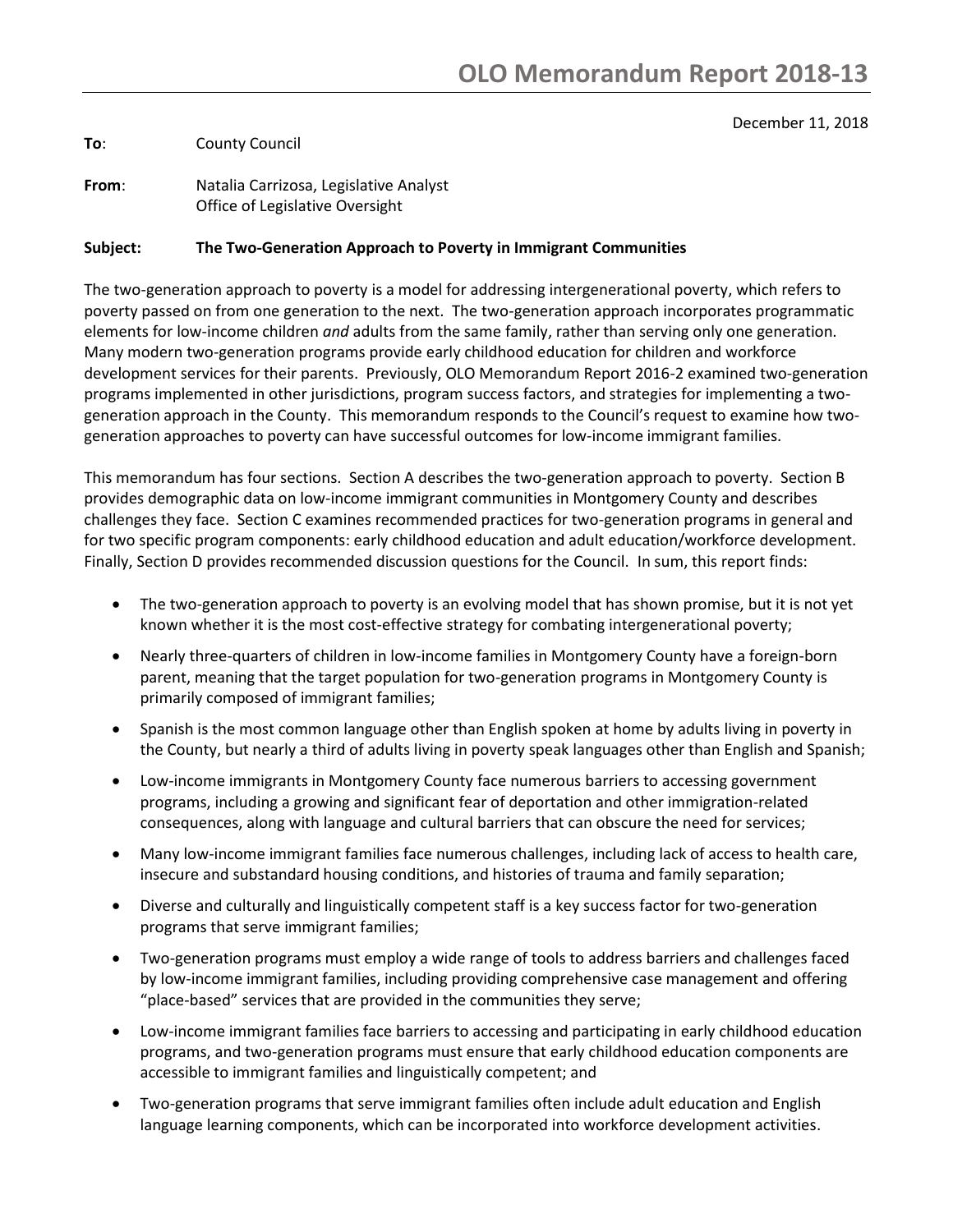## **A. Background on the Two-Generation Approach to Poverty**

Poverty during childhood, particularly early childhood, can lead to poor outcomes later in life, including lower academic achievement and attainment as well as behavioral and health problems that can subsequently lead to intergenerational poverty.<sup>1</sup> Some early childhood education programs have shown great promise in helping disadvantaged children succeed in school and beyond. However, concerns exist that programs that focus exclusively on serving low-income children without serving their families will not alone be able to overcome intergenerational poverty, because research shows that children's home environments and the nature of the parenting they receive play a critical role in their ability to succeed.<sup>2</sup> The two-generation approach to poverty responds to these concerns by providing services for low-income children and adults from the same family.

OLO Memorandum Report 2016-2 found that modern two-generation programs combine early childhood education with sectoral training initiatives aimed at helping adults secure employment in specific industries. While past two-generation programs often emphasized either child-focused or adult-focused services, researchers suggest that modern programs should offer a similar level and quality of services for both generations. 3

The two-generation approach to poverty has evolved over time, and modern two-generation programs are still in their infancy. As a result, it is not yet possible to determine whether this approach represents the most costeffective strategy for combating intergenerational poverty. One researcher notes:

In a large number of low-income families, the adults and children alike have needs, and programs that cater to both sets of needs—by investing in parents' education and skills at the same time as they invest in children's development—would go a long way toward reducing intergenerational inequality and promoting child development. There is not enough research evidence, however, to say whether twogeneration education programs, narrowly defined as those with programmatic elements for both generations, are the most cost effective and efficient way to lower intergenerational inequality.<sup>4</sup>

**Two-Generation Programs in Montgomery County.** Several programs in Montgomery County use elements of the two-generation approach to poverty by serving families including children, their parents and other caregivers. The table on the following two pages summarizes programs described to OLO by Executive Branch staff and other stakeholders. The programs listed in the table serve populations with large shares of immigrant families, and they vary in the types and intensity of services they provide. The table is not intended to be an exhaustive list of all programs in the County that serve families. Further study would be required to assess their alignment with two-generation best practices and to evaluate their effectiveness in reaching immigrant communities and meeting their needs.

l

<sup>1</sup> Magnuson, Katherine and Votruba-Drzal, "Enduring Influences of Childhood Poverty," in *Changing Poverty, Changing Policies*, edited by Maria Cancian and Sheldon Danziger, New York: Russell Sage Foundation, 2009.

<sup>2</sup> Chase-Lansdale, P. Lindsay, and Brooks-Gunn, Jeanne, "Two-Generation programs in the Twenty-First Century," *The Future of Children* 24, no. 1 (2014), pp. 16-20.

<sup>3</sup> Ibid., p. 26.

<sup>4</sup> Kaushal, Neeraj, "Intergenerational Payoffs of Education," *The Future of Children* 24, no. 1 (2014), p. 74.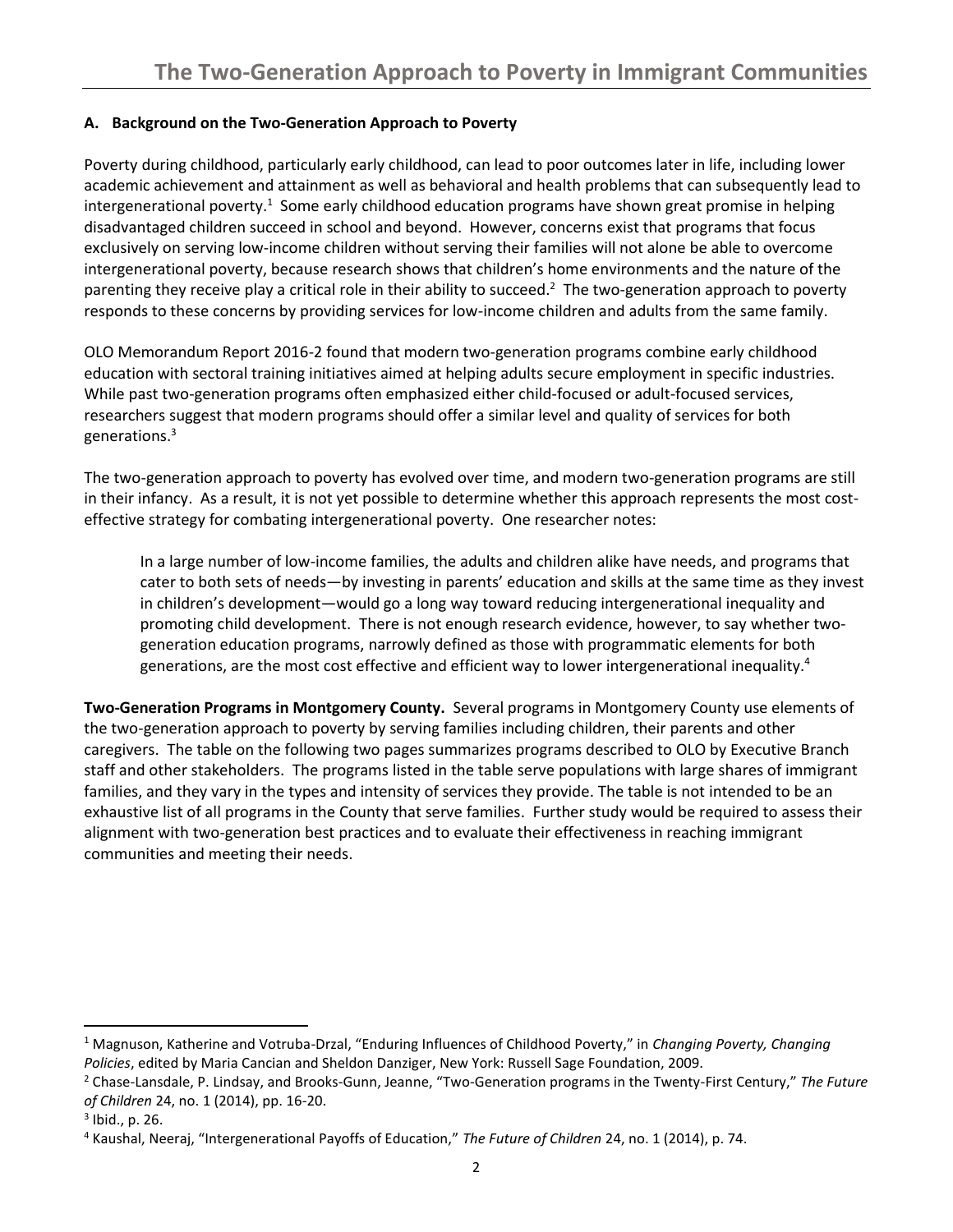| Program                                                                                                                                          | <b>Provided By</b>                                                                                        | <b>Description</b>                                                                                                                                                                                                                                                                                                                                                                                                                                                                                                                                                                                                                                                                                                                                                                                                                                                                                                                                                                                |
|--------------------------------------------------------------------------------------------------------------------------------------------------|-----------------------------------------------------------------------------------------------------------|---------------------------------------------------------------------------------------------------------------------------------------------------------------------------------------------------------------------------------------------------------------------------------------------------------------------------------------------------------------------------------------------------------------------------------------------------------------------------------------------------------------------------------------------------------------------------------------------------------------------------------------------------------------------------------------------------------------------------------------------------------------------------------------------------------------------------------------------------------------------------------------------------------------------------------------------------------------------------------------------------|
| <b>Linkages to Learning</b>                                                                                                                      | DHHS, Montgomery<br><b>County Public</b><br>Schools and<br>Contractors                                    | Community-school partnership with integrated focus on health,<br>$\bullet$<br>social services, community engagement and leadership to<br>support student learning, strong families and healthy<br>communities<br>Operates in 23 elementary schools and six middle schools<br>$\bullet$<br>Direct services provided at 3 levels: child/family therapy for<br>$\bullet$<br>un/under-insured students; family case management for families<br>needing self-sufficiency supports; unique programming at each<br>school based on community assets/needs assessments<br>Program structure includes parent leadership<br>$\bullet$<br>Leverages County funding by maximizing utilization of existing<br>$\bullet$<br>resources and services including food banks/distributors,<br>recreation providers, literacy groups, health care providers,<br>tutoring supports; as well as grants, donations and volunteer<br>services from local businesses, foundations, faith-based<br>organizations and others |
| Neighborhood<br><b>Opportunity Network</b>                                                                                                       | DHHS, Family<br>Services, Inc.,<br><b>Catholic Charities</b>                                              | Merges traditional service delivery with neighborhood organizing<br>$\bullet$<br>Provides a trusted space for families to apply for public<br>٠<br>assistance                                                                                                                                                                                                                                                                                                                                                                                                                                                                                                                                                                                                                                                                                                                                                                                                                                     |
| <b>Kennedy and Watkins</b><br><b>Mill Cluster Projects</b><br>(Paintbranch/Springbrook<br><b>Cluster Projects opening</b><br>in January of 2019) | DHHS, Police<br>Montgomery<br><b>County Public</b><br>Schools, Police,<br>State's Attorney,<br>Recreation | A multi-agency approach to assist families in crisis and address<br>$\bullet$<br>and ameliorate adverse childhood experiences in order to<br>increase family stability<br>Participating agencies provide services including out of school<br>$\bullet$<br>time programming and the Truancy Prevention Program to<br>improve middle school attendance<br>Participating agencies meet twice a month to coordinate<br>$\bullet$<br>resources to serve families in crisis<br>Currently operates in 16 elementary, middle and high schools<br>$\bullet$<br>and will be expanded to an additional six schools in 2019                                                                                                                                                                                                                                                                                                                                                                                   |
| <b>Family Involvement</b><br>Center                                                                                                              | DHHS (Infants and<br>Toddlers)                                                                            | Provides a place for families with children up to age three with<br>$\bullet$<br>developmental delays to participate in activities that support<br>early intervention and school readiness<br>Operates on weekdays from 9:30 am to 1:30 pm, and parents<br>٠<br>attend with their children                                                                                                                                                                                                                                                                                                                                                                                                                                                                                                                                                                                                                                                                                                        |
| <b>Early Head Start</b>                                                                                                                          | Family Services,<br>Inc., CentroNía, and<br>the Lourie Center                                             | Provides comprehensive services including early childhood<br>$\bullet$<br>education, parenting skills, health, mental health, nutrition, and<br>social services support<br>Serves 185 children and their families in Montgomery County<br>$\bullet$<br>Service delivery occurs in home-based and center-based models<br>٠                                                                                                                                                                                                                                                                                                                                                                                                                                                                                                                                                                                                                                                                         |
| <b>Judy Centers</b>                                                                                                                              | Montgomery<br><b>County Public</b><br>Schools                                                             | Two early childhood and family learning centers at Summit Hall<br>$\bullet$<br>Elementary School (also serves families at Washington Grove<br>Elementary School) and Rolling Terrace Elementary School<br>Provide Literacy Play and Learn sessions for children, service<br>$\bullet$<br>coordination and family support, family literacy and adult<br>education programs, GED scholarships and referrals to full-day<br>early childhood programs<br>Serve families with children from birth to age five                                                                                                                                                                                                                                                                                                                                                                                                                                                                                          |

# **Examples of Programs in Montgomery County that Use Elements of the Two-Generation Approach to Poverty**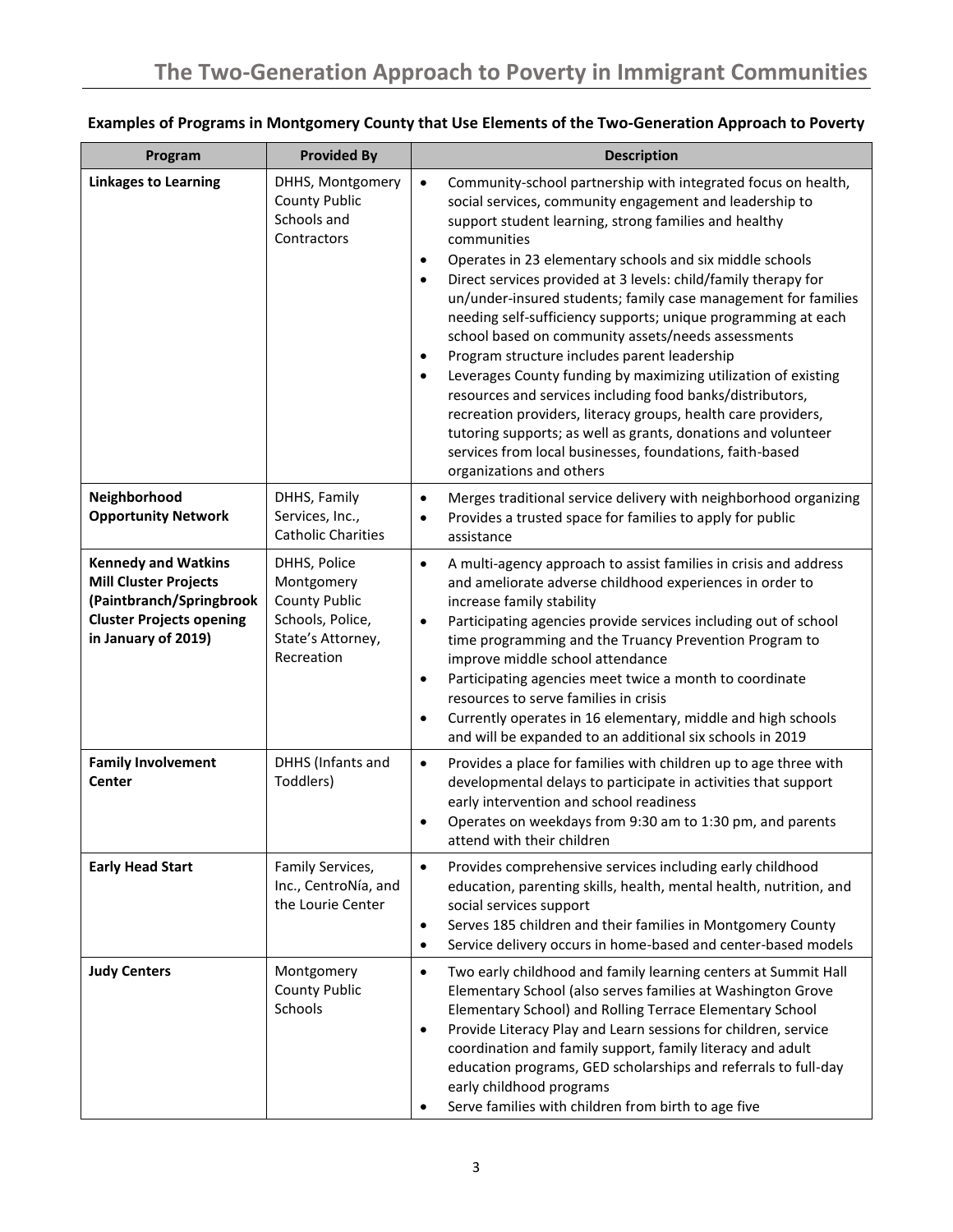# **The Two-Generation Approach to Poverty in Immigrant Communities**

| Program                                   | <b>Provided By</b>                                | <b>Description</b>                                                                                                                                                                                                                                                                                                                                                                                                                                |
|-------------------------------------------|---------------------------------------------------|---------------------------------------------------------------------------------------------------------------------------------------------------------------------------------------------------------------------------------------------------------------------------------------------------------------------------------------------------------------------------------------------------------------------------------------------------|
| <b>Family Discovery Center</b>            | Family Services, Inc.                             | Year-round program located in Rockville that serves families with<br>$\bullet$<br>children ages four and under<br>Program provides transportation and meals for families<br>$\bullet$<br>Adult-focused services include adult education, employment<br>$\bullet$<br>readiness and parenting classes<br>Child-focused services include school readiness activities, music<br>$\bullet$<br>and art, family field trips and developmental screenings |
| <b>Thriving Germantown</b>                | Family Services, Inc.                             | Serves families at Daly Elementary School<br>$\bullet$<br>Provides care coordination, service referrals, and home visits by a<br>$\bullet$<br>bilingual Family Service Coordinator<br>Provides English as a Second Language classes for parents<br>$\bullet$                                                                                                                                                                                      |
| <b>Creating Healthy Bonds</b>             | Family Services, Inc.                             | Provides supportive services for families impacted by<br>$\bullet$<br>incarceration<br>Specific services include individual and family counseling services<br>$\bullet$<br>for youth ages 5-18, recreational activities for children and<br>caregivers, case management and support groups for caregivers,<br>and parenting education and support groups for female inmates<br>at the Montgomery County Correctional Facility                     |
| <b>Latino Youth Wellness</b><br>Program   | Latino Health<br>Initiative and<br>Identity, Inc. | Family-centered model focusing on protective factors that<br>$\bullet$<br>provides assessments of youths' health and wellness needs,<br>health education, case management, parenting skills, leadership<br>training and education to parents on how to navigate the school<br>system<br>Serves middle school youth and their families facing multiple and<br>$\bullet$<br>complex challenges                                                      |
| <b>Young Adult Opportunity</b><br>Program | WorkSource<br>Montgomery                          | Provides workforce development and case management services<br>$\bullet$<br>for youth aged 16-24 that are not in school, including youth who<br>are pregnant or parenting<br>Includes a five-day job readiness training, resume building, mock<br>$\bullet$<br>interviews, apprenticeship opportunities, parenting classes, and<br>referrals for child care subsidies, but does not provide direct<br>services for children                       |

Sources: OLO interviews with staff from DHHS, Family Services, Inc., and WorkSource Montgomery

#### **B. Immigrant Families in Montgomery County**

Three-quarters of children in low-income families in Montgomery County, the targeted population for twogeneration programs, have foreign-born parents. Moreover, stakeholders that serve immigrant families living in poverty in Montgomery County identify several unique challenges faced by these families that should inform the design and implementation of any two-generation program in Montgomery County.

This section summarizes demographic data on immigrants in Montgomery County and describes stakeholder observations on the barriers low-income immigrant families face in accessing services and escaping poverty. This report focuses on low-income immigrant families, and this section includes information on immigrant families living under the federal poverty threshold (\$24,563 for a family of four in 2016) and those with incomes up to 200% of the federal poverty threshold (\$49,162 for a family of four in 2016). Of note, the Center for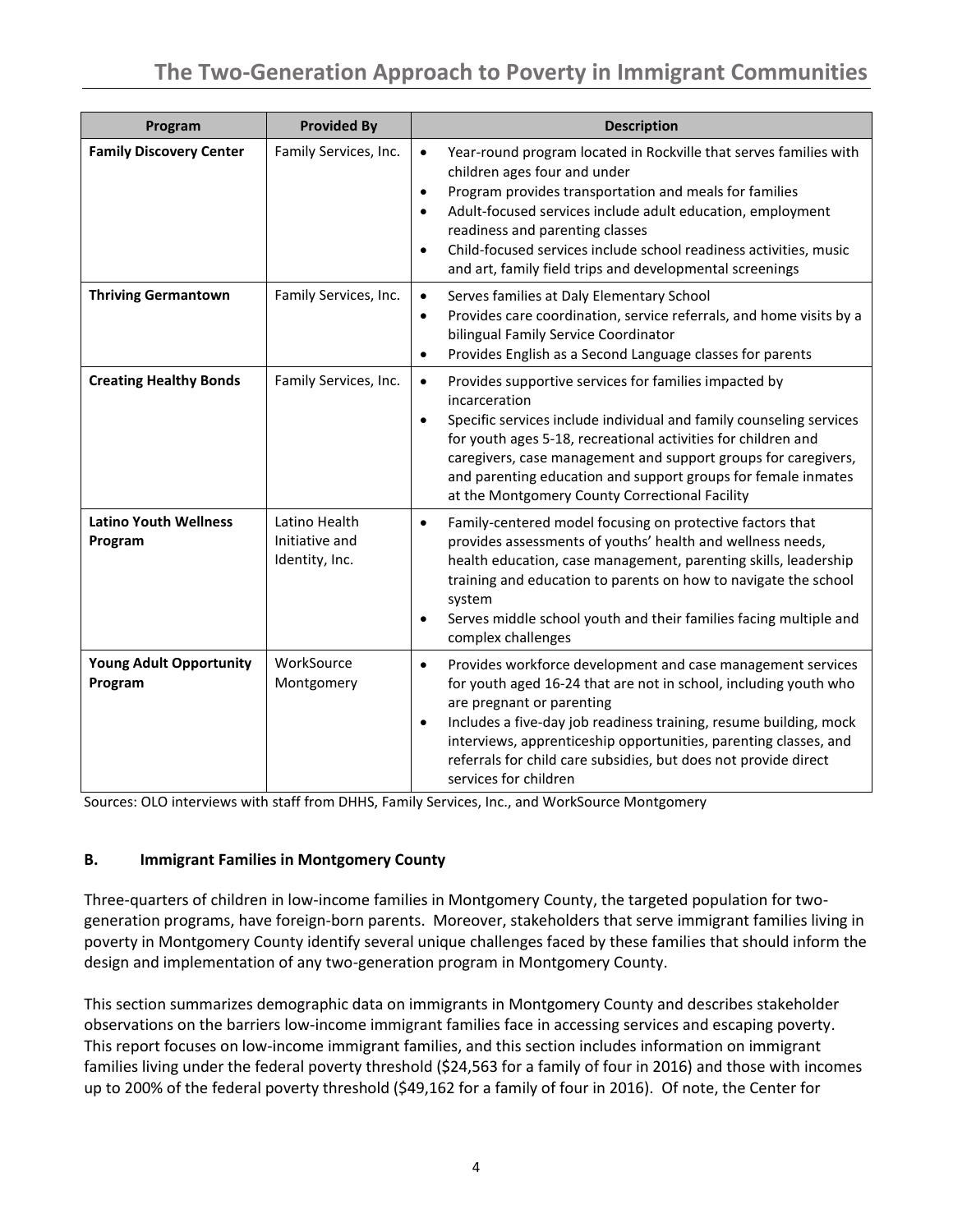Women's Welfare at the University of Washington estimates that the minimum income needed to make ends meet without public or private assistance for a family of four in Montgomery County was \$91,252 in 2016.<sup>5</sup>

## **1. Demographic Data**

 $\overline{a}$ 

About one in three people living in Montgomery County, or about 330,000 people, are foreign-born. The foreign-born population is highly diverse and comes from across the globe, as shown in the table below. Approximately 9% of foreign-born residents – or about 30,000 people – live under the federal poverty threshold (\$24,563 for a family of four in 2016). For a further breakdown of the County demographics by place of birth, see the Appendix on ©1-2.

| <b>Place of Birth</b>     | <b>Total</b> | % of Foreign-Born | % Under Poverty<br><b>Threshold</b> |
|---------------------------|--------------|-------------------|-------------------------------------|
| <b>Total foreign-born</b> | 334,697      | 100%              | 9%                                  |
| Latin America             | 123,164      | 37%               | 11%                                 |
| Asia                      | 122,601      | 37%               | 7%                                  |
| Africa                    | 53,433       | 16%               | $\ast$                              |
| Europe                    | 31,249       | 9%                | 7%                                  |
| Northern America          | 3,291        | 1%                | $\ast$                              |
| Oceania                   | 959          | $< 1\%$           | $\ast$                              |

## **Places of Birth of Foreign-Born Population in Montgomery County, 2012-2016**

Source: 2012-2016 American Community Survey 5-Year Estimates

\* Poverty data are not available for all regions

The diversity of the foreign-born population is further reflected in the languages spoken by Montgomery County residents with incomes below the federal poverty threshold (\$24,563 for a family of four in 2016). Data show that less than half of adults under the federal poverty threshold speak only English at home. About a quarter speak Spanish, and 29% speak languages other than English and Spanish.

| Language Spoken at Home By Adults Under the Federal Poverty Threshold in Montgomery County, 2012-2016 |  |
|-------------------------------------------------------------------------------------------------------|--|
|-------------------------------------------------------------------------------------------------------|--|

| Language Spoken at Home*                 | #      | %    |
|------------------------------------------|--------|------|
| Adults under poverty threshold           | 49,021 | 100% |
| Speak only English                       | 22,745 | 46%  |
| Speak Spanish                            | 11,736 | 24%  |
| Speak Asian and Pacific Island languages | 6,012  | 12%  |
| Speak other Indo-European languages      | 5,086  | 10%  |
| Speak other languages                    | 3,442  | 7%   |

Source: 2012-2016 American Community Survey 5-Year Estimates

\* Adults that speak a language other than English at home may or may not be proficient in English

<sup>&</sup>lt;sup>5</sup> Refers to a family with one preschooler and one school-age child. Pearce, D., "The Self Sufficiency Standard for Maryland 2016," Prepared for the Maryland Community Action Partnership, December 2016. < [https://www.montgomerycountymd](https://www.montgomerycountymd.gov/HHS-Program/Resources/Files/MD2016_SSS-Print-NoMarks.pdf) [.gov/HHS-Program/Resources/Files/MD2016\\_SSS-Print-NoMarks.pdf](https://www.montgomerycountymd.gov/HHS-Program/Resources/Files/MD2016_SSS-Print-NoMarks.pdf) > accessed December 5, 2018.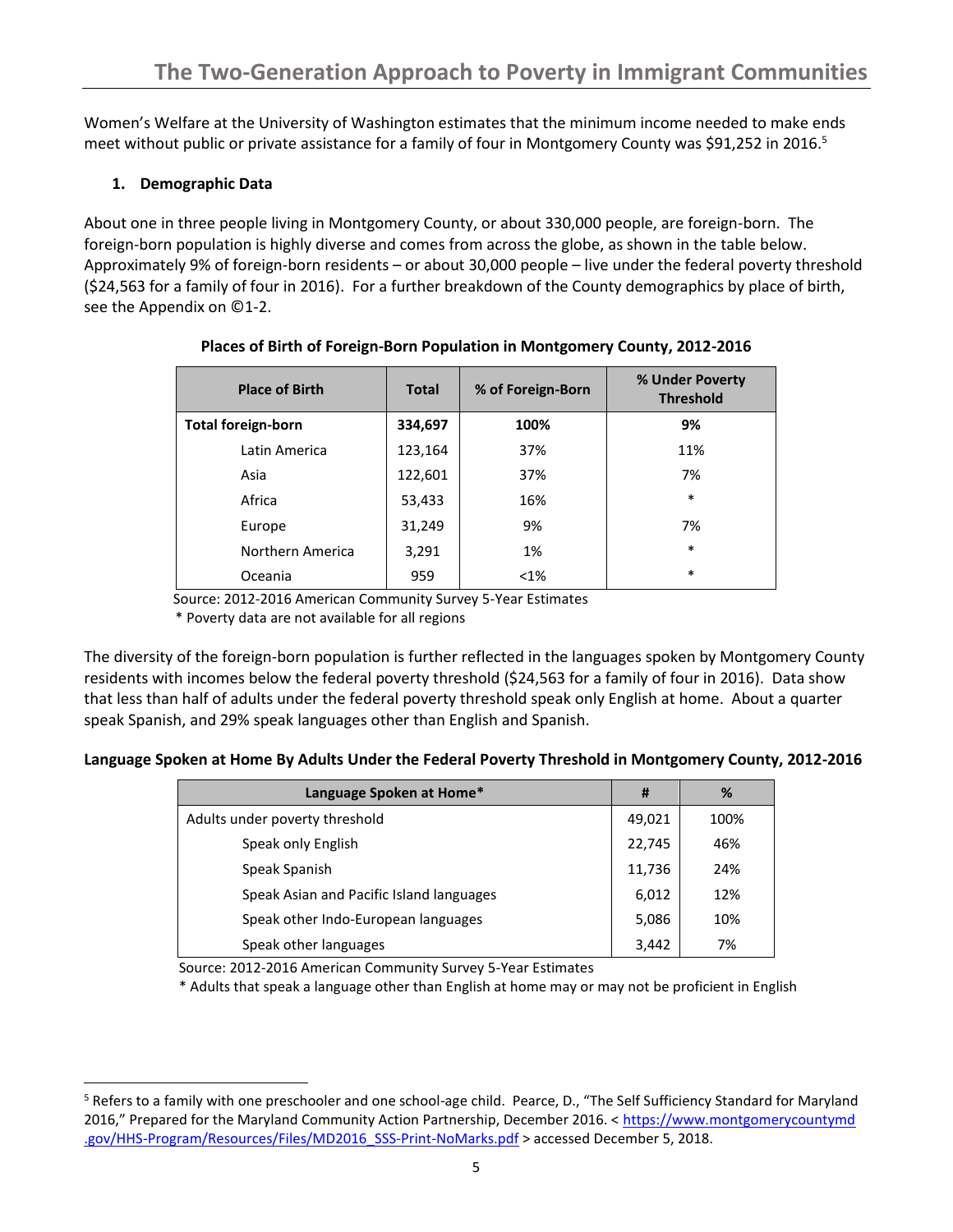In Montgomery County, nearly three-quarters of children living in families under 200% of the federal poverty threshold (\$49,162 for a family of four in 2016) have at least one parent that is foreign-born, and nearly all of that group are living in families with no parent born in the United States. Thus, a large majority of children in low-income families in Montgomery County, the targeted population for two-generation programs, have foreign-born parents.

| <b>Children Under Age 18</b>                           | #      | %    |
|--------------------------------------------------------|--------|------|
| All children under 200% of poverty threshold           |        | 100% |
| Living with at least one foreign-born parent           | 40,580 | 74%  |
| No parent born in the United States                    | 38,674 | 70%  |
| All children between 100% to 199% of poverty threshold | 35,224 | 100% |
| Living with at least one foreign-born parent           | 27,887 | 79%  |
| No parent born in the United States                    | 26,648 | 76%  |
| All children under 100% of poverty threshold           | 19,897 | 100% |
| Living with at least one foreign-born parent           | 12,693 | 64%  |
| No parent born in the United States                    | 12,026 | 60%  |

|  | Children Below 200% of the Federal Poverty Threshold With Foreign-Born Parents, 2012-2016 |  |  |
|--|-------------------------------------------------------------------------------------------|--|--|
|  |                                                                                           |  |  |

Source: 2012-2016 American Community Survey 5-Year Estimates

#### **2. Stakeholder Observations**

OLO met with government and nonprofit stakeholders who work with immigrant communities to better understand the challenges faced by low-income immigrant families in Montgomery County as well as approaches for addressing their unique needs. This section summarizes the feedback OLO heard.

**Growing and significant fear of immigration-related consequences prevents many low-income immigrants accessing government services, and stigma against receiving public assistance exists in some communities**. **Effective programs must build trust within the community.** Fear of deportation among immigrant communities has increased substantially in recent years, and as a result, many immigrants avoid interacting with the government or provide false names and contact details when applying for services. While this concern impacts undocumented immigrants most acutely, increasingly many immigrants with legal status fear that accessing government assistance may impact their future immigration applications. In addition, in some immigrant communities receiving public assistance carries a stigma because it is considered to be inconsistent with a strong work ethic. This stigma can also prevent low-income families from accessing services.

Stakeholders reported that programs that serve immigrant communities must build trust in those communities to serve them effectively. One way to increase participation is for the County to partner with nonprofits that have established relationships with the targeted communities. For example, Neighborhood Opportunity Network sites, which operate in partnership with nonprofits and where families can apply for public assistance, serve many undocumented families. Additionally, rather than requiring immigrants to travel to a government facility to receive services, many stakeholders recommend that services be "place-based," meaning that they are provided within the communities that they aim to serve. For example, stakeholders observed that Linkages to Learning is effective for reaching immigrant communities because services are offered in schools, which form part of families' daily lives. Stakeholders also recommended limiting the amount of documentation (e.g. proof of income) required to apply for services, particularly for services provided in areas with concentrated poverty.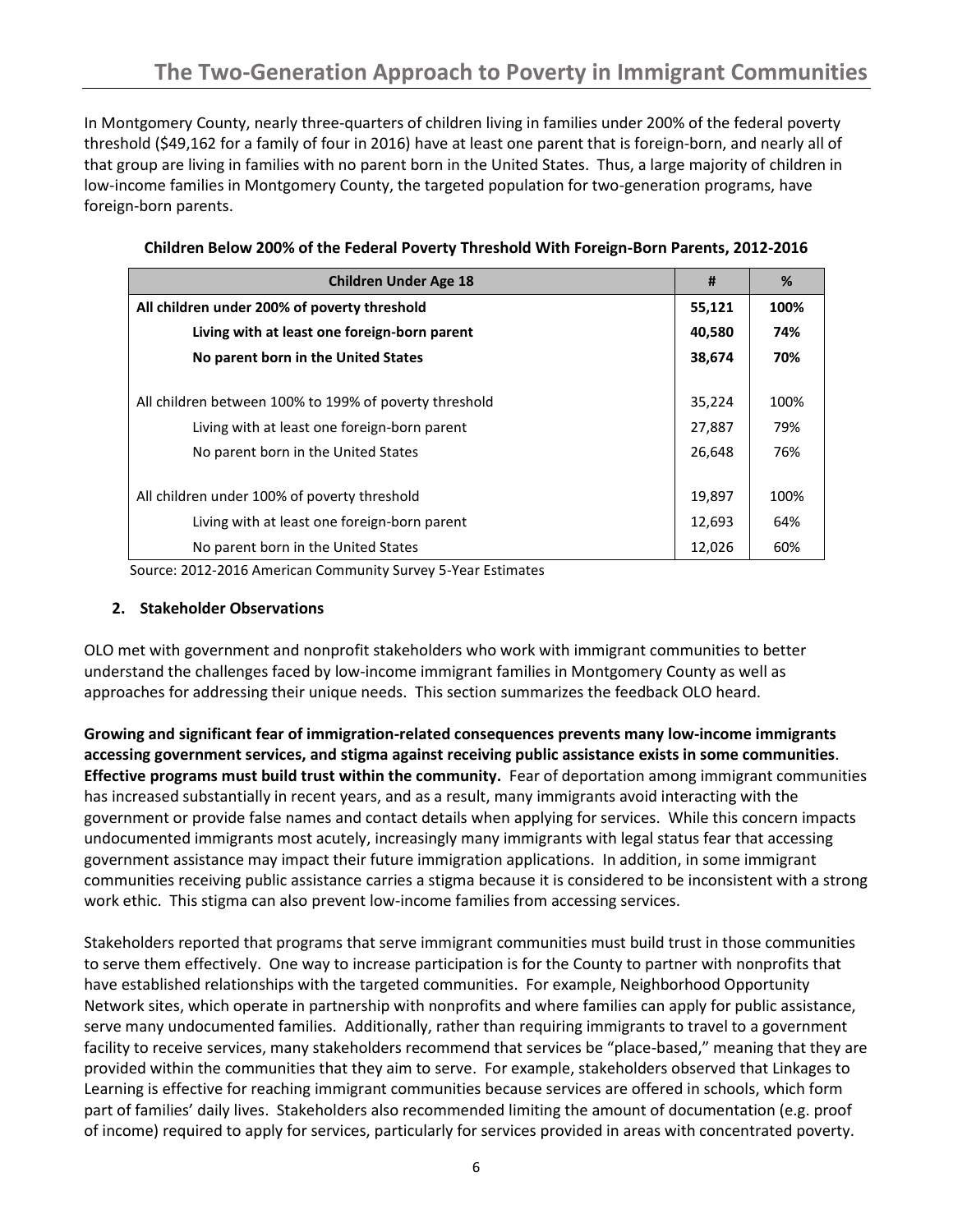**Language barriers and the lack of familiarity with government processes in the United States often prevent immigrant families from accessing services.** The County Government has made efforts to increase access to services for individuals with limited English proficiency in recent years. However, available resources are limited and primarily in Spanish, addressing the needs of only one subgroup in the immigrant community. Stakeholders observed that bias against immigrants is apparent in the behavior of some County Government and Montgomery County Public Schools staff.

Stakeholders suggest printing materials in more than two languages and increasing efforts to hire bilingual and diverse staff, as well as doing more to promote the values of inclusiveness and racial equity among existing staff. Stakeholders also reported that a high level of demand exists for English language learning opportunities. Furthermore, many immigrants are unfamiliar with government processes in the United States, and therefore find it difficult to navigate government services. Some stakeholders that serve immigrants publish step-by-step process maps to help immigrant families access specific services. OLO also heard that lack of access to transportation presents a significant challenge for many immigrant families.

**The lack of participation in programs obscures the high level of need for services in some low-income immigrant communities**. Need for services may not be apparent in some communities if families do not participate due to the barriers described above. Stakeholders recommend using demographic data to identify communities to target and working to ensure programs reach those communities, rather than assuming that need does not exist in a given community because of low participation.

**Many low-income immigrant families live in substandard housing conditions and cannot access housing assistance.** Many immigrants avoid putting their names on leases and instead make informal housing arrangements in substandard conditions, often due to fear of deportation. As a result, these families lack the protections of a written lease, are at risk of negative health impacts, and cannot access certain types of assistance such as emergency financial assistance to prevent eviction. Because their housing is not secure, they are at risk of homelessness and may need to move unexpectedly, potentially impacting their jobs and children's education. Many immigrants are also ineligible for federally-funded housing assistance such as Housing Choice Vouchers due to their immigration status, and struggle to access assistance for working with their landlords.

**Low-income immigrant families often have urgent needs that must be addressed before they can benefit from workforce development and other services aimed at developing self-sufficiency.** As indicated in the paragraphs above, many low-income immigrant families are living in precarious conditions and face barriers in accessing government services and assistance. Stakeholders also report that health insurance coverage is extremely low in this population, particularly impacting those individuals that require specialized services not offered in primary care settings. In addition, many families have histories of trauma and family separation. Stakeholders report that without addressing families' basic and immediate needs, including ensuring adequate housing, nutrition, health care, and support with managing trauma and family reunification, it is difficult for them to participate effectively in adult education and workforce development programs.

**Low-income immigrants face unique issues that must be considered in the design of adult education and workforce development services that target this population.** Some stakeholders observed that existing workforce development services in Montgomery County do not serve immigrant populations effectively. Many immigrants living in poverty have low levels of formal education and often lack literacy in their own language in addition to lacking proficiency in English. In addition, immigrants that are undocumented are ineligible to participate in many federally-funded programs and are highly constrained in the types of employment that they can pursue. Current programs offer some services that address these issues, but additional resources are needed for services such as literacy and English language learning opportunities, assistance in obtaining legal status, and entrepreneurship training and other skills that immigrants can use regardless of their legal status.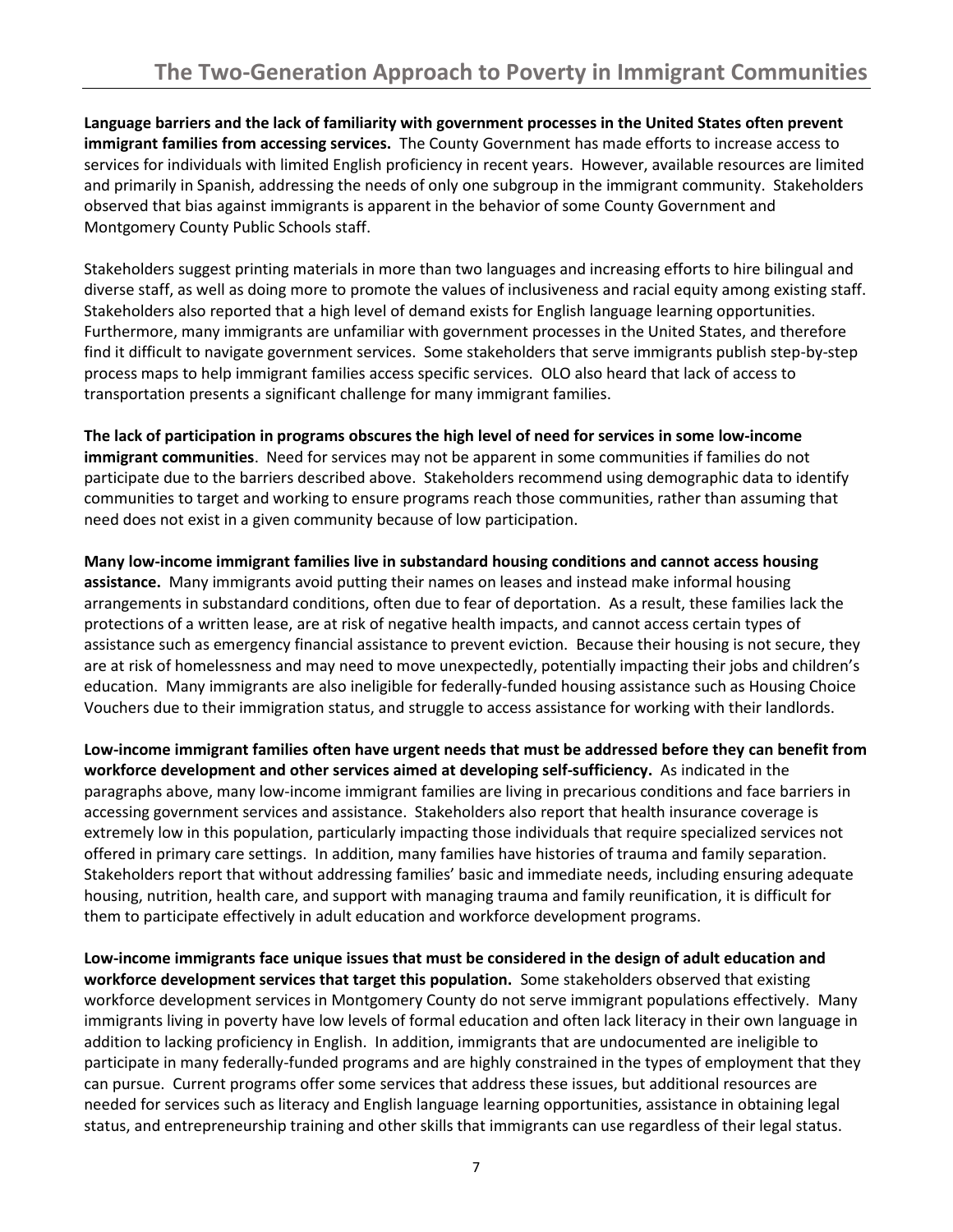## **C. Research on Serving Immigrant Families Through Two-Generation Programs**

Limited research is available on two-generation programs specific to low-income immigrant families. OLO identified one research report by the Migration Policy Institute<sup>6</sup> that specifically examined best practices for two-generation programs that serve immigrant families. It is summarized in this section. To provide additional recommendations specific to the types of services that form part of two generation programs, this section also presents lessons learned regarding two of the key components of two-generation programs serving immigrant communities – (1) early childhood education and (2) adult education and workforce development.

# **1. Best Practices for Two-Generation Programs That Serve Immigrant Families**

The Migration Policy Institute's report, *Serving Immigrant Families Through Two-Generation Programs: Identifying Family Needs and Responsive Program Approaches*, identifies factors for success based on case studies of the following 11 two-generation programs in the United States that serve populations that include large numbers of immigrant families:

- ASPIRE Family Literacy, Austin, Texas;
- AVANCE, headquartered in San Antonio, Texas with programs in Texas and California;
- Briya Public Charter School, Washington, District of Columbia;
- Chula Vista Promise Neighborhood, Chula Visa, California;
- Community Action Project, Tulsa, Oklahoma;
- Dorcas International Institute of Rhode Island, Providence, Rhode Island;
- Educational Alliance, New York, New York;
- Leake and Watts Services Inc. Parent Child Home Program, Yonkers and Bronx, New York;
- Home Instruction for Parents of Preschool Youngsters, Miami-Dade County, Florida;
- ESL Family Literacy Program, Oakland Adult and Career Education, Oakland, California; and
- Parents in Community Action, Hennepin County, Minnesota.

A table listing the services provided by each program is available in the Appendix to this report on ©3-4. Many of the programs reviewed provided a similar set of services, including:

- Early childhood education;
- Case management;
- Home visits;

l

- Family literacy;
- Parenting education;
- Adult education such as English language learning, GED preparation, or computer literacy; and
- Job training and workforce development, including Child Development Associate (CDA) and Registered Medical Assistant (RMA) credentialing.

The Migration Policy Institute's report identified the following success factors for two-generation programs serving immigrant families.<sup>7</sup>

 $6$  The Migration Policy Institute is a nonprofit think tank in Washington, DC that analyzes migration and refugee policies at the local, national and international levels. https://www.migrationpolicy.org/

<sup>7</sup> Park, M., McHugh, M., Katsiaficas, C., "Serving Immigrant Families Through Two-Generation Programs: Identifying Family Needs and Responsive Program Approaches," Migration Policy Institute, November 2016, pp. 21-24.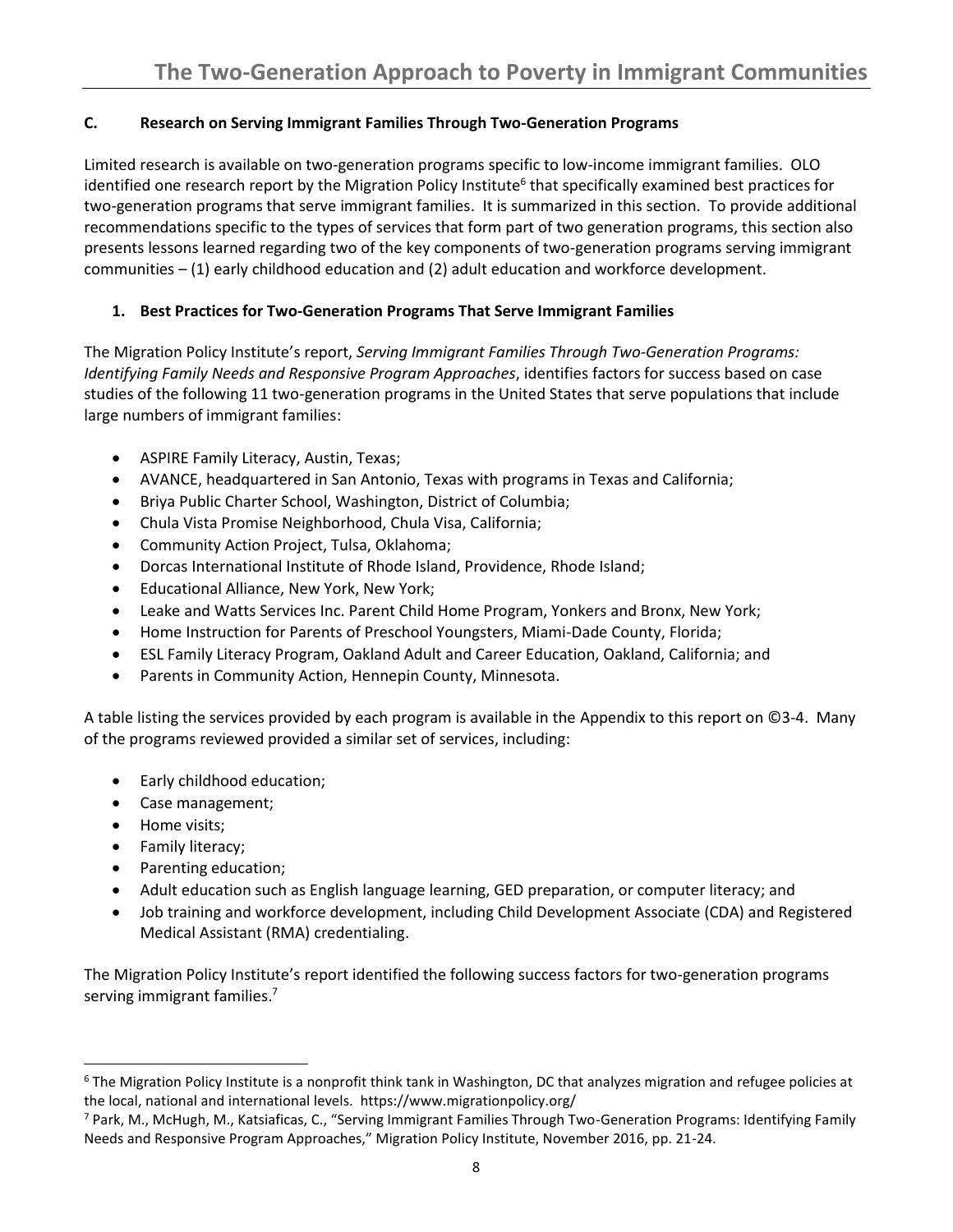**Having a diverse and culturally and linguistically competent staff**. Staff that speak families' home languages were integral to engaging parents with the program, developing relationships, and serving them effectively. In addition, because many children in immigrant families are English-language learners who are learning English and their family's home language(s) at the same time, having staff that speak their home language(s) can support children's learning as well. Finally, hiring staff from the community served by the program can help to build the trust among families that is necessary to serve them effectively.

**Incorporating program components to reduce immigrant parents' social isolation**. Many parents in immigrant families experience social isolation and lack knowledge of culture and systems in the United States. Successful two-generation programs make efforts to help parents develop social networks. Examples include organizing classes for pregnant women by their due dates (Briya Public Charter School) or using round tables and shared supplies to encourage collaboration in a toy-making class for parents (AVANCE).

**Providing comprehensive needs assessment and case management**. As noted above, immigrant families in poverty often face multiple challenges beyond those directly addressed by two-generation programs. All programs reviewed combined direct services with comprehensive supports and referrals to address families' multiple needs such as housing insecurity and need for legal advice. Some programs assign a point person to each family, such as a case manager, to monitor the family's progress and provide referrals to additional services as needed. Home visiting is another approach that helped programs identify and address families' challenges proactively.

**Establishing partnerships with other government agencies, workforce training and postsecondary education programs, and community organizations**. Partnerships can strengthen programs in a variety of ways, including connecting program participants with additional services such as legal advice and representation for immigration issues and building on the trust established in the community by existing organizations. Additionally, partnerships with organizations that specialize in a particular program area, such as workforce development or postsecondary education, can strengthen core program offerings.

**Involving parents as partners**. Successful programs align program goals and activities with parents' goals and needs. For example, the Community Action Project in Tulsa found that many parents were interested in learning English primarily to better support their children's education and facilitate their daily lives rather than to further employment goals. To better meet these needs, the Community Action Project focused its English language learning classes on conversational English rather than job-specific vocabulary.

**Prioritizing data-driven planning and effective data management systems.** Many successful programs identified data-driven planning as a critical tool for determining how to establish or expand programs. Datadriven planning can include conducting needs assessments in targeted communities as well as analyzing demographic data to identify where immigrant communities are most concentrated.

Successful programs also found that investing in effective data management systems and technical assistance was essential for ensuring that they could link parent, child and family data and track outcomes effectively. However, many programs found outcome tracking to be challenging due to the lack of culturally and linguistically sensitive assessment instruments as well as sporadic participation among families over time.

**Training and hiring program alumni.** Some programs have successfully trained and hired program alumni to work as program staff. For example, Parents in Community Action, Inc. in Hennepin County, Minnesota offers internships for parents who complete a child development training course. Interns complete 700 hours of supervised classroom work, receive mentoring, and have the opportunity to obtain a Child Development Associate (CDA) credential.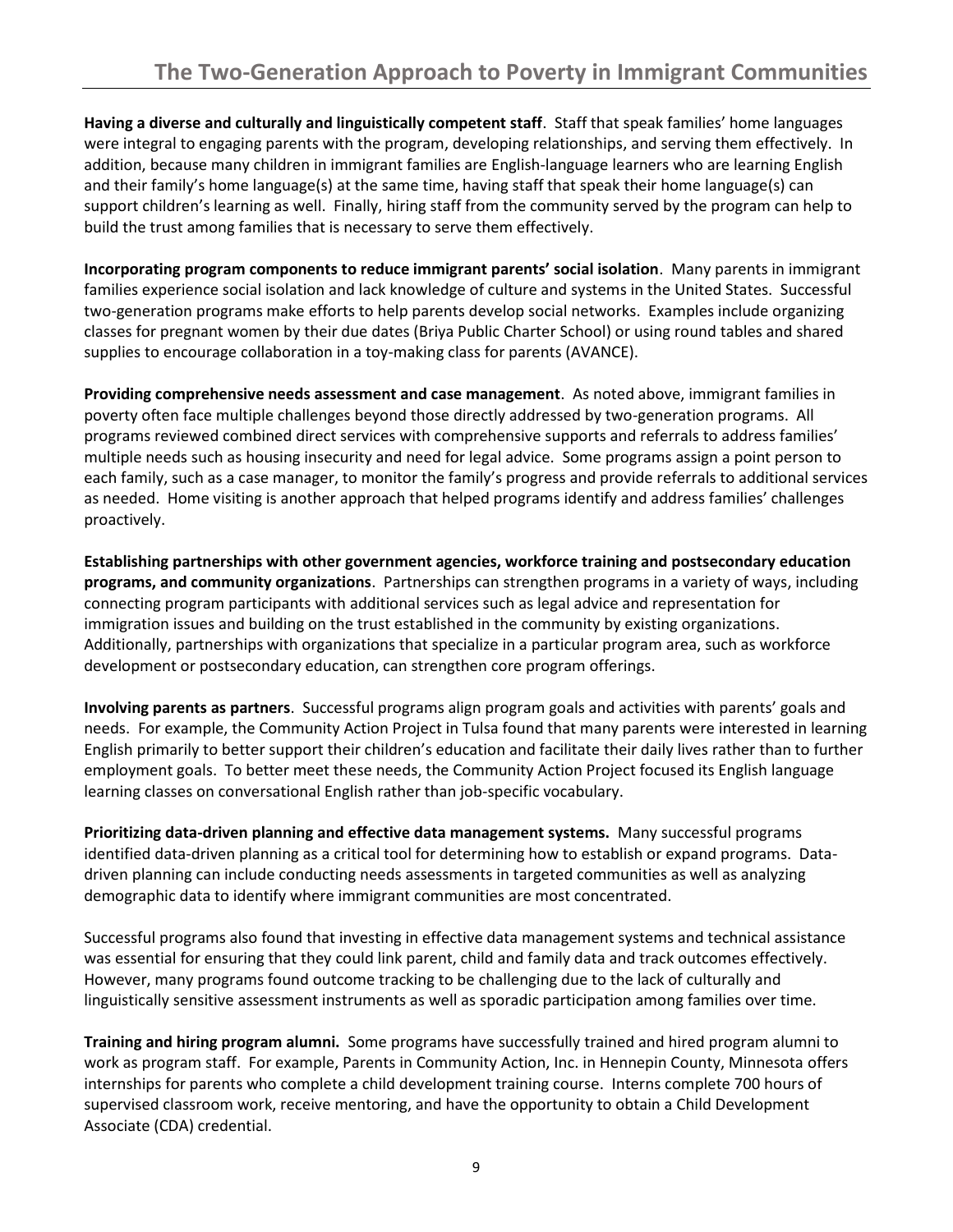## **2. Best Practices for Early Childhood Education for Children in Immigrant Families**

Immigrant families face specific challenges in accessing and participating in early childhood education programs. While a full review of early childhood education is outside of the scope of this report, the research literature identifies two specific considerations for early childhood education programs serving immigrant communities:

# ➢ *Offering Culturally and Linguistically Competent Parental Engagement*

Children in immigrant families are less likely to participate in non-parental child care compared with children in non-immigrant families, and when they do participate, their parents and other caregivers often face significant barriers in meaningfully engaging in their children's early education program. A perception exists that immigrant families have a cultural preference for parental or relative care, and therefore do not wish to enroll their children in early childhood education programs. However, little evidence exists to support this perception.<sup>8</sup>

Rather, researchers have found that several factors likely contribute to lower early childhood education program participation rates among immigrant families, including lower average incomes and parental education and a higher share of families with two parents among immigrant families. Low-income immigrant families face many barriers to participation and engagement. Some barriers, such as cost and availability of programs, impact lowincome families of all backgrounds, while others, particularly relevant in low-income immigrant communities, are outlined in the table below.

| <b>Barrier</b>                                                                                                       | <b>Recommended Strategy</b>                                                                                                                                                                                                                             |
|----------------------------------------------------------------------------------------------------------------------|---------------------------------------------------------------------------------------------------------------------------------------------------------------------------------------------------------------------------------------------------------|
| Lack of availability of information on early<br>childhood education that is accessible to<br>immigrant families      | Language accessible communications strategies and policies to encourage<br>peer-to-peer networks for participating immigrant parents to share<br>information and their experiences with other parents                                                   |
| Complexity of enrollment processes and<br>fear among undocumented immigrants of<br>providing identifying information | Streamlined enrollment processes, applications translated into most<br>common languages spoken by immigrants, limiting documentation<br>requirements, and refraining from asking for parents' Social Security<br>numbers (using child's number instead) |
| Lack of English proficiency and functional<br>literacy among parents                                                 | Appropriate language support, including teachers and staff who speak<br>families' home languages, and provision of parent education, literacy and<br>English language programs to support engagement                                                    |
| Bias against immigrant communities and<br>lack of cultural competency among<br>program staff                         | Increasing the cultural competency of program administrators and<br>classroom staff on the unique needs of immigrant families and their<br>children, and engaging parents as cultural liaisons                                                          |

### **Barriers to Participation and Engagement in Early Childhood Education Programs Among Low-Income Immigrant Families**

Sources: Karoly, L., Gonzalez, G., "Early Care and Education for Children in Immigrant Families," *The Future of Children* 21, no. 1 (2011), pp. 87-94; and Park, M., and McHugh, M., "Immigrant Parents and Early Childhood Programs: Addressing Barriers of Literacy, Culture and Systems Knowledge," Migration Policy Institute, June 2014, pp. 19-25.

l

<sup>8</sup> Karoly, L., Gonzalez, G., "Early Care and Education for Children in Immigrant Families," *The Future of Children* 21, no. 1 (2011), pp. 73-80; and Guzman, L., Hickman, S., Turner, K., Gennetian, L., "Hispanic Children's Participation in Early Care and Education: Parents' Perceptions of Care Arrangements, and Relatives' Availability to Provide Care," National Research Center on Hispanic Children & Families, November 2016.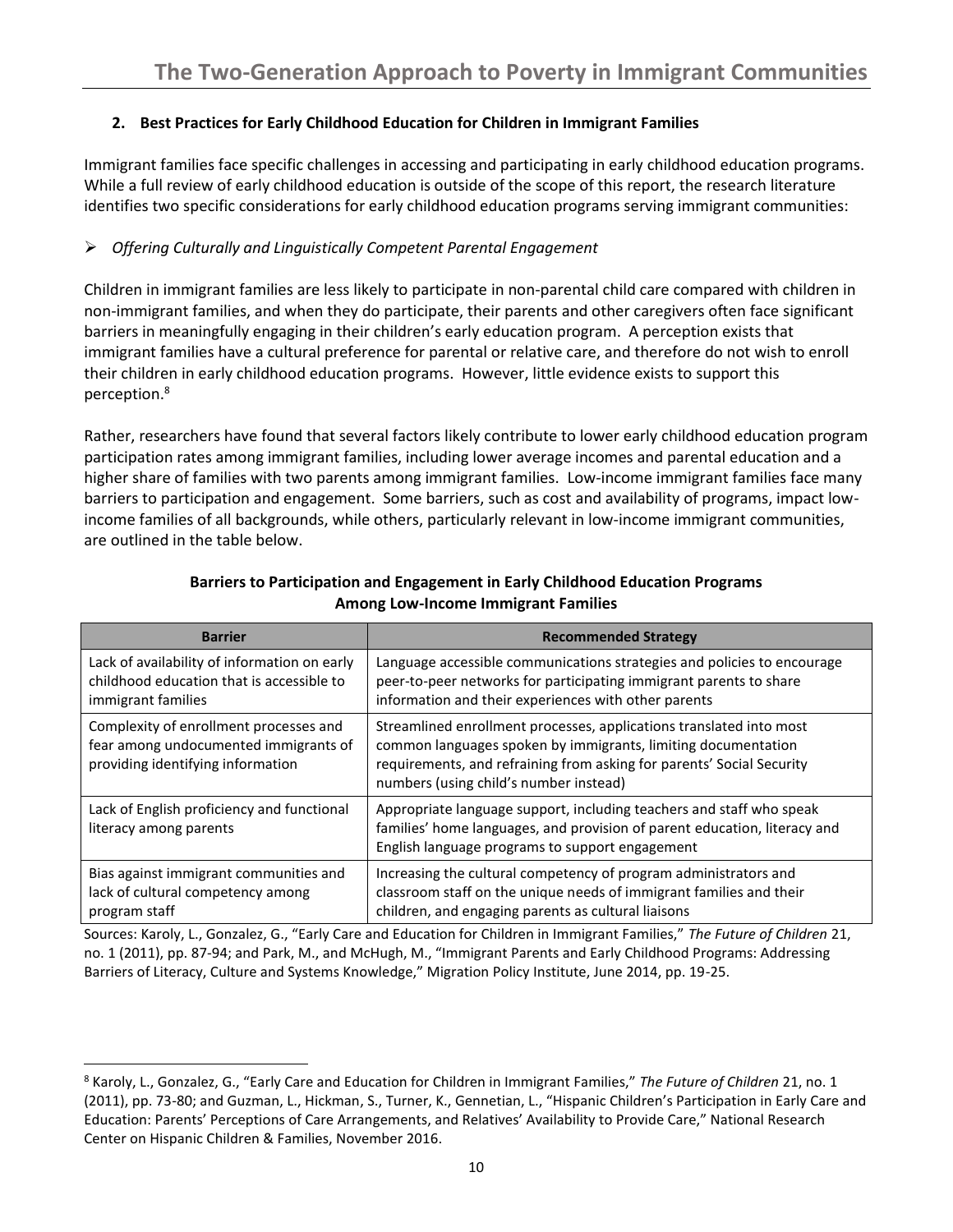## ➢ *Supporting Dual Language Learners' Home Language Development*

Dual language learners are children who come from homes where a language other than English is spoken. Education programs that use two languages intentionally as part of instruction are known as "dual immersion" programs, in contrast to "English only" or "English immersion" programs where only English is used in the classroom for instruction.

A large body of research indicates that dual immersion programs have numerous benefits for dual language learners. For example, one study suggested that dual immersion preschool programs not only allow dual language learners to develop better skills in their family's home language, but also found their English skills were as good or better than those of their peers in English immersion programs. Another study found that children in dual immersion programs do better in reading and math. Moreover, speaking their home language in addition to English can help children maintain cultural connections and relationships with family members and can help them in the job market. $9$ 

Implementing a dual immersion program requires having teachers who are fluent in both languages and materials available in both languages. It may not be possible to provide dual immersion programming in every community, particularly in communities with numerous home languages spoken. A policy statement on dual language learners in early childhood programs from the U.S. Department of Health and Human Services and the U.S. Department of Education provides extensive guidance for providers on ways to support home language development for dual language learners, including as part of programs that provide instruction primarily in English. These programs, described as "English with home language support," typically implement the following strategies to support home language development:

- Making learning materials available in the home language;
- Hiring teachers who are proficient, even if they are not fluent, in the home language of students and/or recruiting the assistance of other qualified staff or volunteers who are proficient; and
- Partnering with parents and families to ensure they support their children's native language development at home, for example by asking parents to expose new concepts in the children's home language before introducing them in English.<sup>10</sup>

## **3. Best Practices for Adult Education and Workforce Development in Immigrant Communities**

Many two-generation programs seek to increase parents and other caregivers' skills so that they can engage more effectively with their children's education and secure higher paying jobs. As indicated above, adult education and workforce training services that serve low-income immigrants must be prepared to serve individuals with limited English proficiency, low levels of formal education, and who may lack literacy in their home language.

Researchers recommend using strategic approaches for English language learning and other basic skills training that are consistent with participants' goals and allow them to make progress on those goals without unnecessary road blocks. As noted on page 8, aligning program goals and activities with parents' goals and needs is a recommended practice for two-generation programs. Some immigrants may be primarily focused on

 $\overline{\phantom{a}}$ <sup>9</sup> "U.S. Department of Health and Human Services and U.S. Department of Education Policy Statement on Supporting the Development of Children Who are Dual Language Learners in Early Childhood Programs," Log No.: ODAS, ECD-ACF-PS-2017- 02, Originating Office: Office of the Deputy Assistant Secretary for Early Childhood Development, Administration for Children and Families, U.S. Department of Health and Human Services, Issuance Date: January 5, 2017.  $10$  Ibid.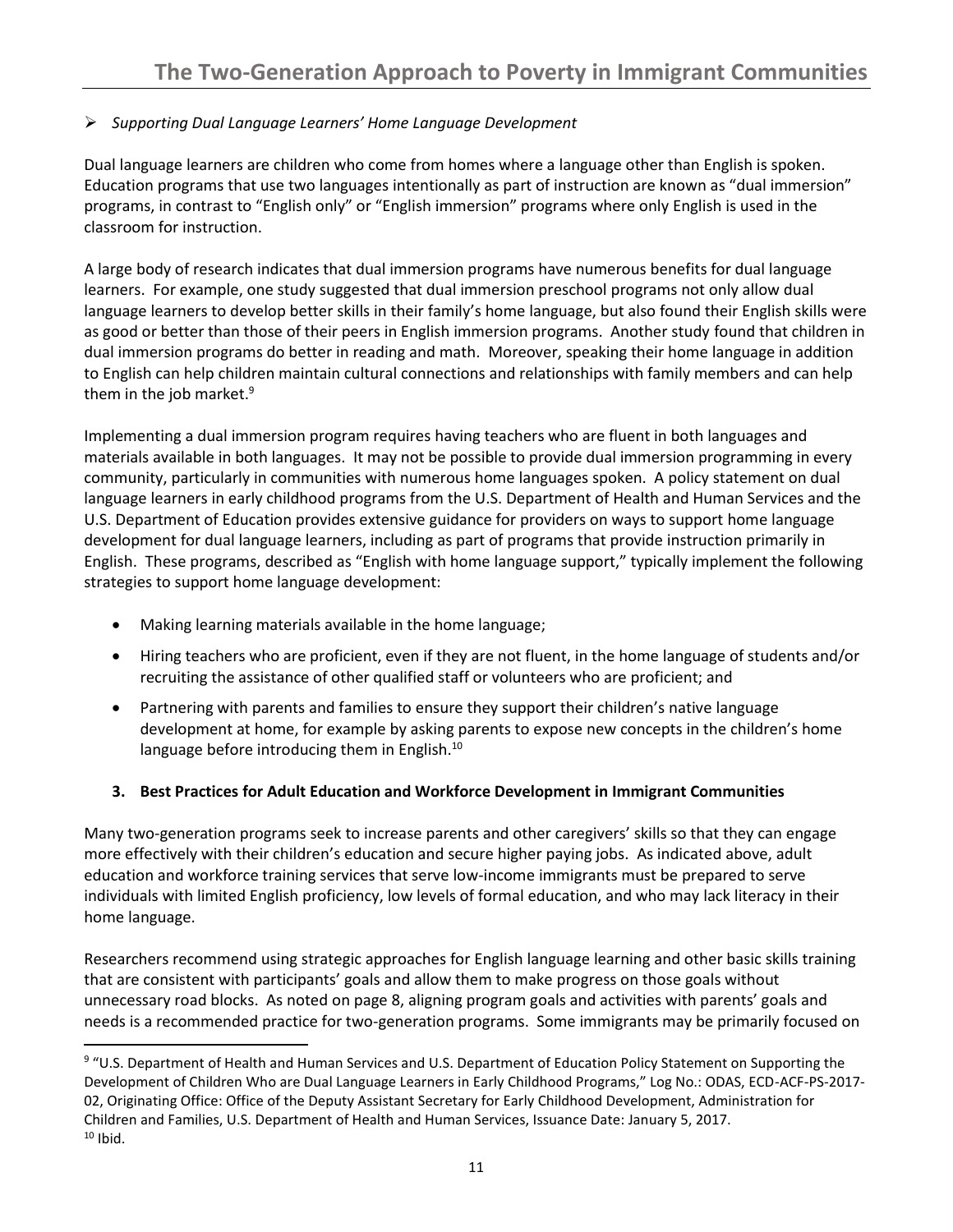better navigating their daily lives and helping their children succeed in schools, while others may be focused on employment goals.

For those focused on employment goals, a key challenge is that limited English proficiency and low levels of formal education often prevent them from accessing the workforce training programs needed to achieve those goals. Some approaches used by workforce training providers to better serve this subgroup are listed below.

- *Vocational English*. Incorporation of workforce-related topics such as job-specific vocabulary, resume writing and interview skills into English language learning programs.
- *Integrated Basic Education Skills Training (I-BEST)*. Community college program model that combines technical training in specific fields with basic skills training like English language learning.
- *Small business training.* Business skills training programs to help immigrants, who often supplement their incomes through informal small businesses, to formalize and grow their businesses.
- *Workplace*-*based basic skills training*. Basic skills training such as English language learning onsite at workplaces, often through partnerships between community colleges and employers.
- *Technical training customized for immigrant employees*. Classes, often at workplaces, that are specifically tailored to help immigrant employees develop technical skills and gain certifications.<sup>11</sup>

**Federal Funding Requirements for Adult Education and Workforce Development Services for Immigrants** Adult education and workforce development programs that rely on federal funding are constrained by the requirements of the Workforce Innovation and Opportunity Act (WIOA). WIOA funding supports two broad categories of services:

- **Title I** of WIOA governs employment and training services, and requires that participants be U.S. citizens or otherwise authorized to work in the U.S; and
- **Title II** of WIOA governs adult education and literacy training, which can include English language learning, and does not have immigration status-related requirements.

In the context of two-generation programs that serve immigrant parents of young children, the adult education and literacy services that fall under Title II can play key roles in helping participants to learn English, develop literacy skills and learn other basic skills needed to navigate U.S. systems and institutions, including engaging meaningfully in their children's education. Yet, new accountability measures introduced with the 2014 reauthorization of WIOA are focused on participants' employment, earnings and postsecondary educational attainment outcomes, and states face penalties for not meeting these outcomes. Researchers are concerned that these measures do not recognize participants' progress with systems navigation and engagement with their children's education, creating a disconnect between the WIOA funding requirements and some of the goals of two-generation programs serving immigrant families.<sup>12</sup>

l

<sup>&</sup>lt;sup>11</sup> Bernstein, H., and Vilter, C., "Upskilling the Immigrant Workforce to Meet Employer Demand for Skilled Workers," Urban Institute, July 2018, pp. 23-25.

<sup>&</sup>lt;sup>12</sup> Park, M., McHugh, M., Katsiaficas, C., "Serving Immigrant Families Through Two-Generation Programs: Identifying Family Needs and Responsive Program Approaches," Migration Policy Institute, November 2016, pp. 2-3.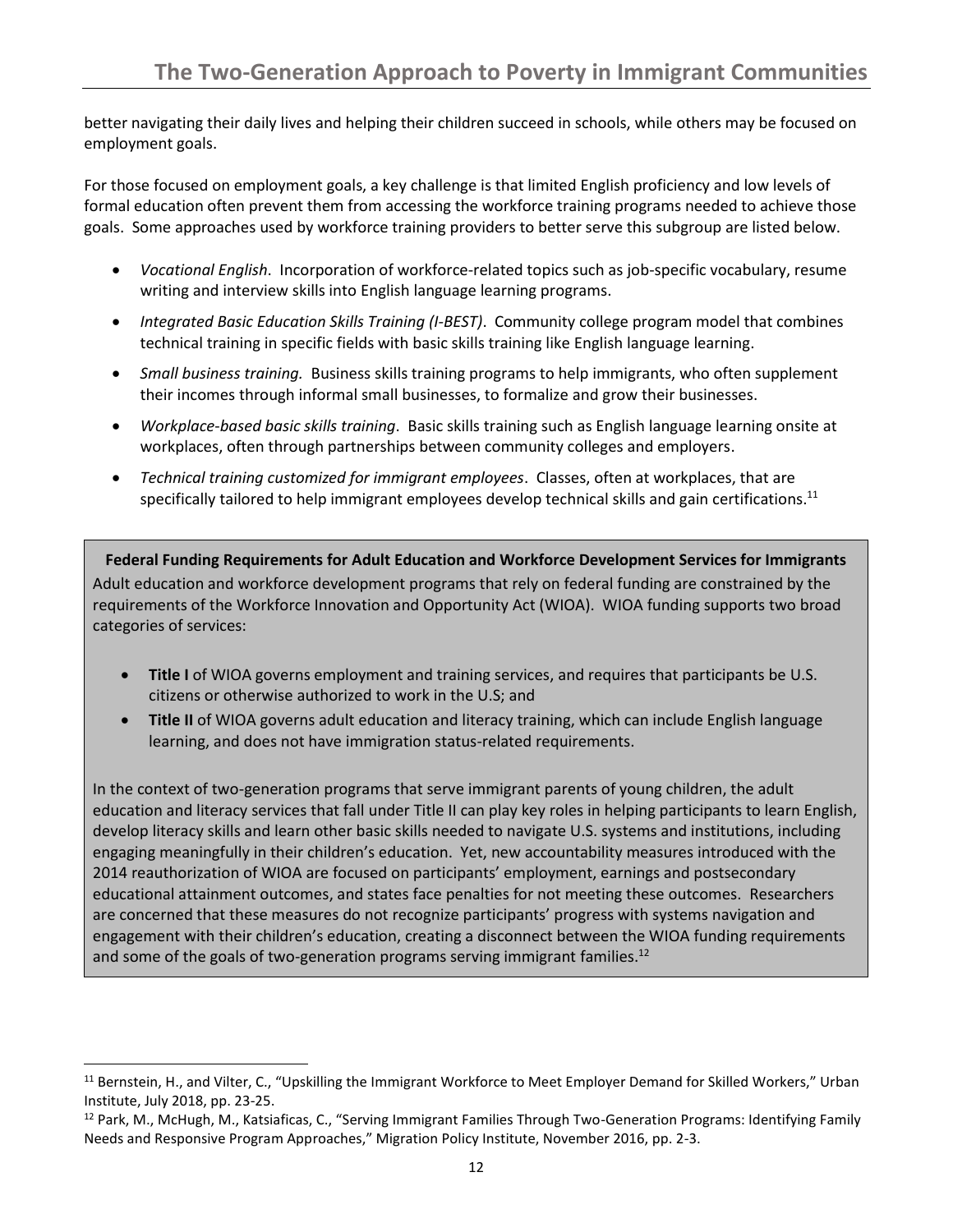#### **D. Conclusion**

The Councilmembers may want to consider the following questions in future discussions about two-generation programs:

- 1. What strategies do two-generation programs in Montgomery County use to meet the needs of lowincome immigrant populations?
- 2. Do opportunities exist to further incorporate the two-generation approach into existing programs and use additional strategies for engaging low-income immigrant families and meeting their specific needs?

#### **E. Acknowledgements**

OLO appreciates the information shared and the insights provided by all who participated in this project. In particular, OLO thanks:

# **Office of the County Executive**

Fariba Kassiri

#### **DHHS**

Uma Ahluwalia JoAnn Barnes Luis Aguirre Danielle Alvarado-Davis Fran Brenneman Luis Cardona Perry Chan Joan Glick Betty Lam Monica Martin Sonia Mora Charlene Muhammad Sharon Strauss

## **Montgomery County Public Schools**

Jill Ortman-Fouse Denise Bracalilly Stultz Floyd Gómez-Starnes Steven Neff Lily Shen

**Family Services, Inc.** Angelo Knox

**International Rescue Committee** Tatiana Méndez

#### **WorkSource Montgomery** Ellie Giles Kristin Trible Terry Boone

#### **Office of Community Partnerships**

Bruce Adams Josephine Garnem Mimi Hassanein Kaori Hirakawa Diane Vu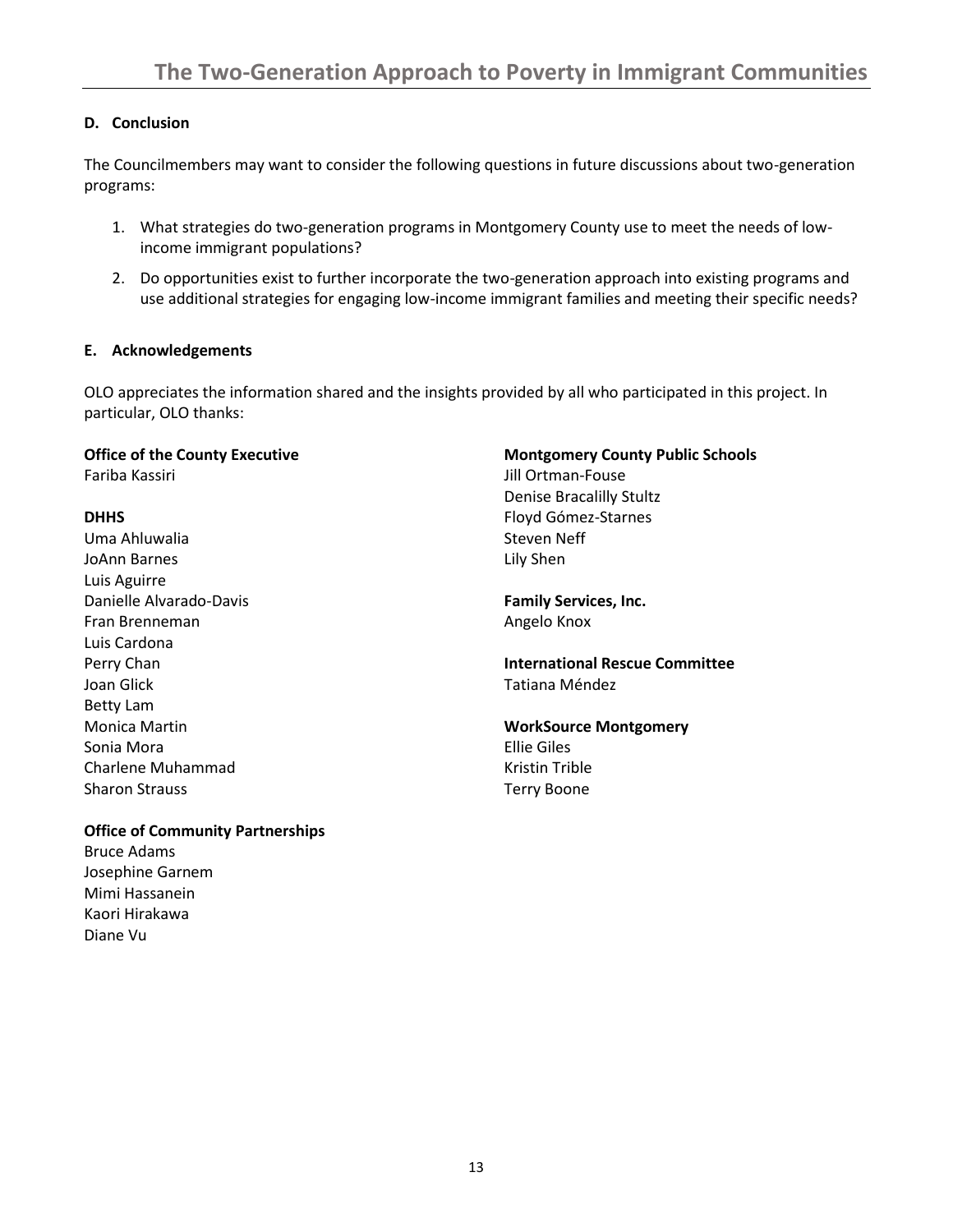## **Appendix**

| <b>Place of Birth</b>          | <b>Estimate</b> | <b>Margin of</b><br><b>Error</b> | <b>Place of Birth</b>    | <b>Estimate</b> | <b>Margin of</b><br><b>Error</b> |
|--------------------------------|-----------------|----------------------------------|--------------------------|-----------------|----------------------------------|
| <b>Americas:</b>               | 126,455         | $+/-2,501$                       | Asia:                    | 122,601         | $+/-1,863$                       |
| Latin America:                 | 123,164         | $+/-2,455$                       | Eastern Asia:            | 43,971          | $+/-1,545$                       |
| Caribbean:                     | 16,797          | $+/-1,108$                       | China:                   | 29,132          | $+/-1,490$                       |
| <b>Bahamas</b>                 | 23              | $+/-27$                          | Hong Kong                | 1,920           | $+/-310$                         |
| <b>Barbados</b>                | 333             | $+/-151$                         | Taiwan                   | 5,872           | $+/-665$                         |
| Cuba                           | 1,435           | $+/-349$                         | Other China              | 21,340          | $+/-1,337$                       |
| Dominica                       | 348             | $+/-228$                         | Japan                    | 2,311           | $+/-358$                         |
| Dominican Republic             | 3,992           | $+/-698$                         | Korea                    | 12,441          | $+/-1,121$                       |
| Grenada                        | 212             | $+/-132$                         | Other Eastern Asia       | 87              | $+/-71$                          |
| Haiti                          | 2,363           | $+/-510$                         | South Central Asia:      | 43,403          | $+/-1,742$                       |
| Jamaica                        | 5,084           | $+/-659$                         | Afghanistan              | 587             | $+/-279$                         |
| St. Vincent and the Grenadines | 93              | $+/-136$                         | Bangladesh               | 1,734           | $+/-318$                         |
| <b>Trinidad and Tobago</b>     | 2,051           | $+/-405$                         | India                    | 25,020          | $+/-1,258$                       |
| West Indies                    | 336             | $+/-174$                         | Iran                     | 7,505           | $+/-789$                         |
| Other Caribbean                | 527             | $+/-211$                         | Kazakhstan               | 304             | $+/-125$                         |
| Central America:               | 70,204          | $+/-2,281$                       | Nepal                    | 1,766           | $+/-547$                         |
| Mexico                         | 6,979           | $+/-909$                         | Pakistan                 | 3,854           | $+/-822$                         |
| <b>Belize</b>                  | 47              | $+/-51$                          | Sri Lanka                | 1,995           | $+/-443$                         |
| Costa Rica                     | 567             | $+/-207$                         | Uzbekistan               | 447             | $+/-225$                         |
| El Salvador                    | 43,013          | $+/-2,108$                       | Other South Central Asia | 191             | $+/-120$                         |
| Guatemala                      | 7,854           | $+/-989$                         | South Eastern Asia:      | 27,302          | $+/-1,465$                       |
| Honduras                       | 7,866           | $+/-1,224$                       | Cambodia                 | 1,179           | $+/-435$                         |
| Nicaragua                      | 3,148           | $+/-662$                         | Indonesia                | 1,409           | $+/-318$                         |
| Panama                         | 683             | $+/-218$                         | Laos                     | 253             | $+/-127$                         |
| <b>Other Central America</b>   | 47              | $+/-48$                          | Malaysia                 | 611             | $+/-158$                         |
| South America:                 | 36,163          | $+/-1,831$                       | <b>Burma</b>             | 1,163           | $+/-423$                         |
| Argentina                      | 1,820           | $+/-378$                         | Philippines              | 9,788           | $+/-963$                         |
| <b>Bolivia</b>                 | 4,387           | $+/-733$                         | Singapore                | 394             | $+/-213$                         |
| <b>Brazil</b>                  | 4,756           | $+/-909$                         | Thailand                 | 1,742           | $+/-370$                         |
| Chile                          | 2,058           | $+/-443$                         | Vietnam                  | 10,737          | $+/-1,048$                       |
| Colombia                       | 6,630           | $+/-922$                         | Other South Eastern Asia | 26              | $+/-32$                          |
| Ecuador                        | 2,237           | $+/-478$                         | Western Asia:            | 7,684           | $+/-1,001$                       |
| Guyana                         | 1,881           | $+/-449$                         | Iraq                     | 619             | $+/-287$                         |
| Peru                           | 9,307           | $+/-957$                         | Israel                   | 2,000           | $+/-435$                         |
| Uruguay                        | 555             | $+/-179$                         | Jordan                   | 467             | $+/-203$                         |
| Venezuela                      | 1,710           | $+/-382$                         | Kuwait                   | 120             | $+/-68$                          |
| <b>Other South America</b>     | 822             | $+/-248$                         | Lebanon                  | 947             | $+/-234$                         |
| Northern America:              | 3,291           | $+/-421$                         | Saudi Arabia             | 438             | $+/-294$                         |
| Canada                         | 3,257           | $+/-419$                         | Syria                    | 621             | $+/-276$                         |
| Other Northern America         | 34              | $+/-33$                          | Yemen                    | 16              | $+/-26$                          |
|                                |                 |                                  | Turkey                   | 1,340           | $+/-342$                         |
|                                |                 |                                  | Armenia                  | 414             | $+/-197$                         |
|                                |                 |                                  | Other Western Asia       | 702             | $+/-217$                         |

## **Foreign-Born Montgomery County Residents by Place of Birth**

 $\bigodot$ 

Other Western Asia 702 +/-217<br>Asia, n.e.c. 241 +/-108

Asia, n.e.c. 241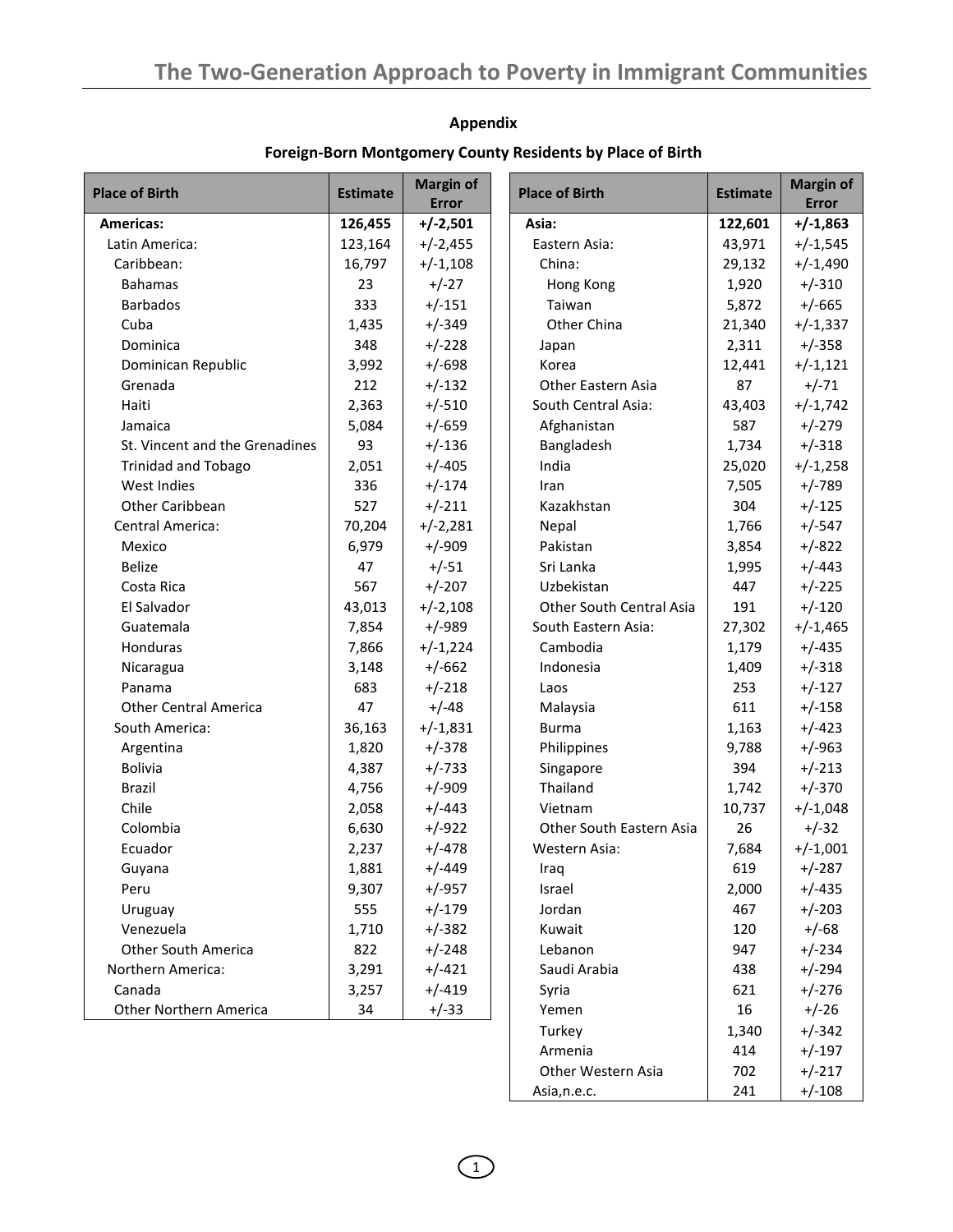| <b>Place of Birth</b>                | <b>Estimate</b> | <b>Margin</b><br>of Error | <b>Place of Birth</b>       | <b>Estimate</b> | <b>Margin of</b><br><b>Error</b> |
|--------------------------------------|-----------------|---------------------------|-----------------------------|-----------------|----------------------------------|
| Africa:                              | 53,433          | $+/-2,388$                | Europe:                     | 31,249          | $+/-1,570$                       |
| Eastern Africa:                      | 21,869          | $+/-1,567$                | Northern Europe:            | 5,363           | $+/-486$                         |
| Eritrea                              | 1,193           | $+/-336$                  | United Kingdom              | 4,017           | $+/-414$                         |
| Ethiopia                             | 14,670          | $+/-1,241$                | England                     | 1,621           | $+/-268$                         |
| Kenya                                | 1,652           | $+/-536$                  | Scotland                    | 263             | $+/-98$                          |
| Somalia                              | 299             | $+/-206$                  | Other United Kingdom        | 2,133           | $+/-336$                         |
| Other Eastern Africa                 | 4,055           | $+/-831$                  | Ireland                     | 574             | $+/-127$                         |
| Middle Africa:                       | 7,331           | $+/-1,176$                | Denmark                     | 220             | $+/-125$                         |
| Cameroon                             | 5,082           | $+/-816$                  | Norway                      | 78              | $+/-44$                          |
| Other Middle Africa                  | 2,249           | $+/-815$                  | Sweden                      | 231             | $+/-75$                          |
| Northern Africa:                     | 2,821           | $+/-462$                  | Other Northern Europe       | 243             | $+/-104$                         |
| Egypt                                | 1,081           | $+/-292$                  | Western Europe:             | 8,050           | $+/-668$                         |
| Morocco                              | 869             | $+/-339$                  | Austria                     | 413             | $+/-105$                         |
| Sudan                                | 435             | $+/-250$                  | Belgium                     | 462             | $+/-175$                         |
| Other Northern Africa                | 436             | $+/-143$                  | France                      | 2,738           | $+/-412$                         |
| Southern Africa:                     | 819             | $+/-250$                  | Germany                     | 3,730           | $+/-443$                         |
| South Africa                         | 672             | $+/-206$                  | Netherlands                 | 364             | $+/-136$                         |
| Other Southern Africa                | 147             | $+/-144$                  | Switzerland                 | 335             | $+/-117$                         |
| Western Africa:                      | 19,161          | $+/-1,373$                | Other Western Europe        | 8               | $+/-12$                          |
| Cabo Verde                           | 4               | $+/-8$                    | Southern Europe:            | 5,512           | $+/-883$                         |
| Ghana                                | 5,556           | $+/-871$                  | Greece                      | 1,753           | $+/-691$                         |
| Liberia                              | 1,980           | $+/-565$                  | Italy                       | 1,302           | $+/-239$                         |
| Nigeria                              | 3,705           | $+/-678$                  | Portugal                    | 1,096           | $+/-306$                         |
| Sierra Leone                         | 2,412           | $+/-573$                  | Azores Islands              | 8               | $+/-11$                          |
| Other Western Africa                 | 5,504           | $+/-875$                  | Spain                       | 1,340           | $+/-347$                         |
| Africa, n.e.c.                       | 1,432           | $+/-460$                  | Other Southern Europe       | 21              | $+/-39$                          |
|                                      |                 |                           | Eastern Europe:             | 12,296          | $+/-783$                         |
| Oceania:                             | 959             | $+/-256$                  | Albania                     | 160             | $+/-96$                          |
| Australia and New Zealand Subregion: | 764             | $+/-212$                  | <b>Belarus</b>              | 357             | $+/-130$                         |
| Australia                            | 658             | $+/-199$                  | <b>Bulgaria</b>             | 668             | $+/-270$                         |
| Other                                | 106             | $+/-58$                   | Croatia                     | 165             | $+/-75$                          |
| Fiji                                 | 23              | $+/-37$                   | Czech Republic and Slovakia | 800             | $+/-166$                         |
| Oceania, n.e.c.                      | 172             | $+/-137$                  | Hungary                     | 494             | $+/-161$                         |
|                                      |                 |                           | Latvia                      | 228             | $+/-129$                         |
|                                      |                 |                           | Lithuania                   | 179             | $+/-95$                          |
|                                      |                 |                           | Macedonia                   | 9               | $+/-14$                          |
|                                      |                 |                           | Moldova                     | 184             | $+/-117$                         |
|                                      |                 |                           | Poland                      | 1,305           | $+/-309$                         |
|                                      |                 |                           | Romania                     | 736             | $+/-208$                         |
|                                      |                 |                           | Russia                      | 3,915           | $+/-431$                         |

Source: 2012-2016 American Community Survey 5-Year Estimates

Ukraine 1,843 +/-320 Bosnia and Herzegovina  $\begin{vmatrix} 90 & +/61 \end{vmatrix}$ Serbia 1990 - 201 +/-80 Other Eastern Europe | 962 | +/-249 Europe, n.e.c.  $28 +/-23$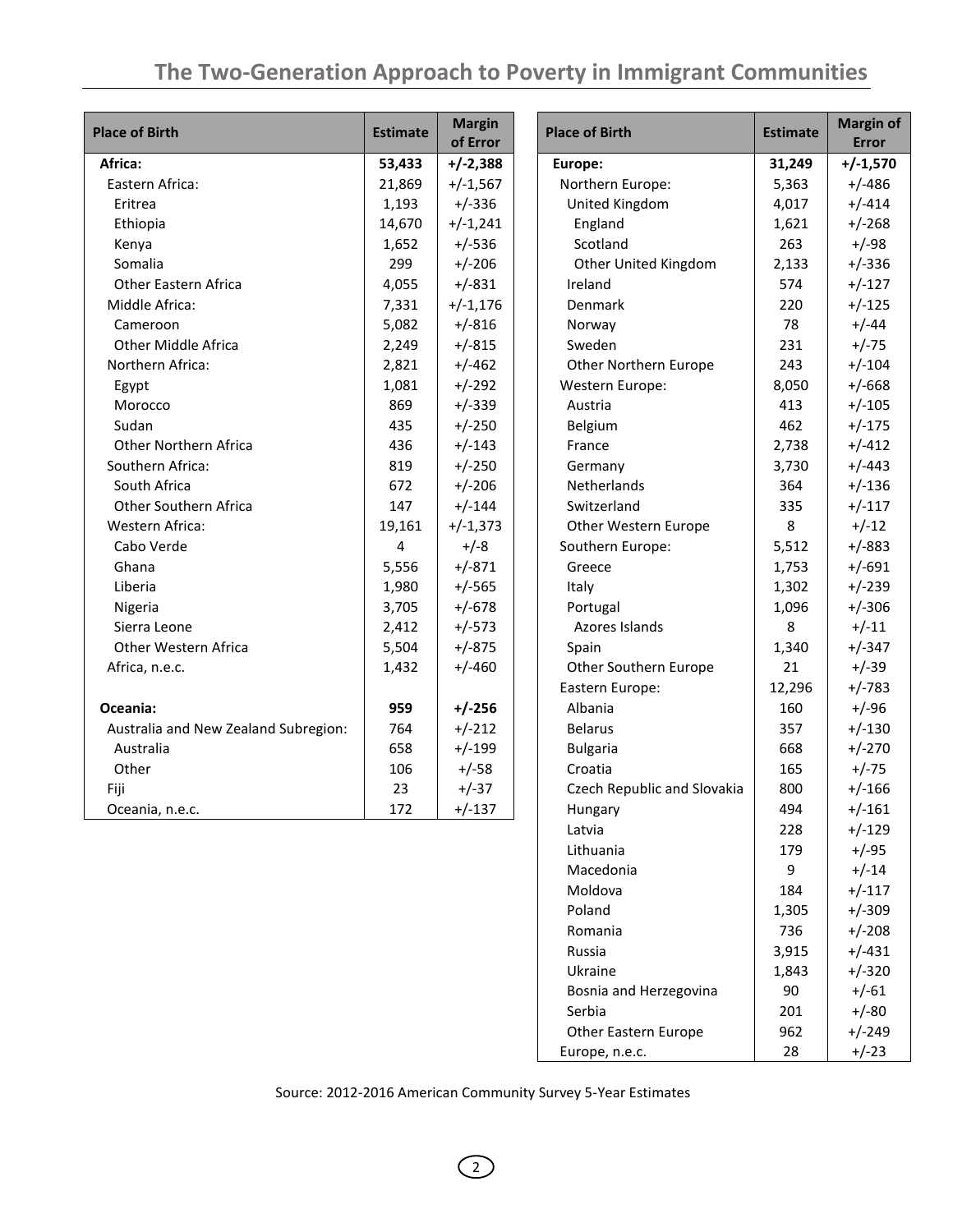# **Two-Generation Programs Serving Immigrant Communities Reviewed by Migration Policy Institute**

| Program                                           | Location                    | <b>Services Offered</b>                                                                                                                                                                                                                                                                                                                                                      |
|---------------------------------------------------|-----------------------------|------------------------------------------------------------------------------------------------------------------------------------------------------------------------------------------------------------------------------------------------------------------------------------------------------------------------------------------------------------------------------|
| <b>ASPIRE Family Literacy</b>                     | Austin, TX                  | Bilingual, literacy-focused child care<br>$\bullet$<br>Adult education (ESL, GED, computer literacy)<br>$\bullet$<br>Parents and Children Together time sessions<br>٠<br>Monthly home visits using the Parents as Teachers<br>٠<br>model<br>Parenting classes<br>$\bullet$<br>Family literacy<br>٠<br>Parent volunteers in children's classrooms<br>$\bullet$                |
| <b>AVANCE</b>                                     | <b>Texas and California</b> | Early childhood education<br>$\bullet$<br>Adult education (ESL, GED, computer literacy)<br>٠<br>Case management<br>$\bullet$<br>Home visits<br>$\bullet$<br>Job training and workforce development<br>٠<br>Parent-child education program<br>٠                                                                                                                               |
| Briya Public Charter School                       | Washington, DC              | Early childhood education<br>$\bullet$<br>Adult education (ESL, GED, computer literacy)<br>$\bullet$<br>Family literacy<br>$\bullet$<br>Job training and workforce development<br>$\bullet$<br>Parents and Children Together time sessions<br>٠<br>Peer events and support groups<br>٠                                                                                       |
| Chula Vista Promise Neighborhood                  | Chula Vista, CA             | Early childhood education<br>$\bullet$<br>Preschool and kindergarten readiness<br>$\bullet$<br>Adult education (ESL, computer literacy)<br>$\bullet$<br>Job training and workforce development<br>٠<br>"Learn with Me"<br>$\bullet$<br>Service learning activities<br>$\bullet$                                                                                              |
| <b>Community Action Project</b>                   | Tulsa, OK                   | Early childhood education<br>$\bullet$<br>Adult education (ESL)<br>$\bullet$<br>Family literacy<br>$\bullet$<br>Home visits (using Parents as Teachers model)<br>$\bullet$                                                                                                                                                                                                   |
| Dorcas International Institute of<br>Rhode Island | Providence, RI              | Early childhood education<br>$\bullet$<br>Before and after school and summer programming<br>Adult education (ESL, GED)<br>Family literacy<br>Parents and Children Together time sessions<br>Parenting classes<br>$\bullet$<br>Service learning activities<br>$\bullet$                                                                                                       |
| Educational Alliance, New York,<br>New York       | New York, NY                | Early childhood education<br>$\bullet$<br>Adult education (college prep, ESL, financial<br>$\bullet$<br>literacy, GED)<br>"Daddy and Me" activities<br>٠<br>Family literacy<br>٠<br>Job training and workforce development<br>$\bullet$<br>Parents and Children Together time sessions<br>٠<br>Parenting classes<br>$\bullet$<br>Peer events and support groups<br>$\bullet$ |